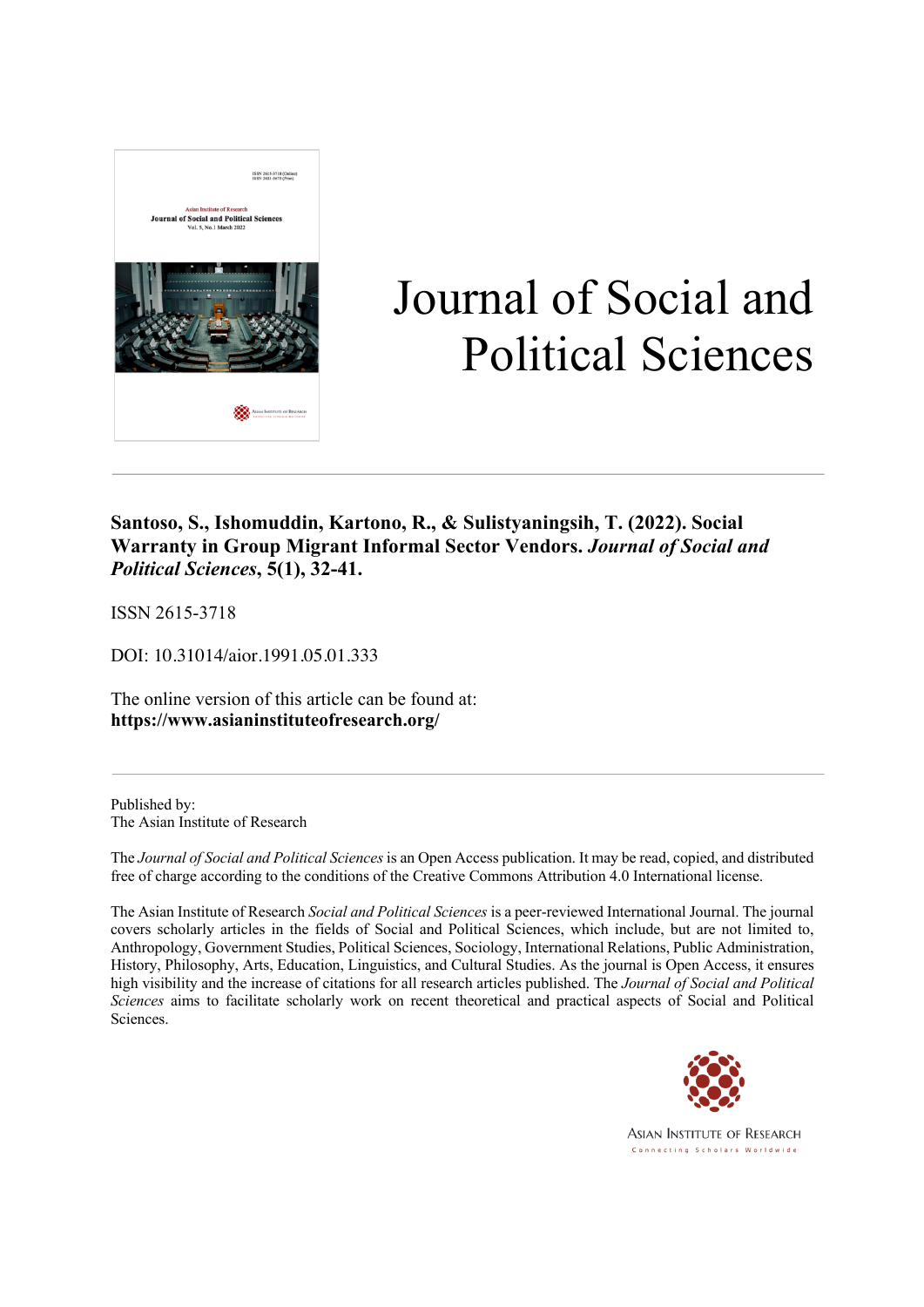

## Social Warranty in Group Migrant Informal Sector Vendors

Slamet Santoso<sup>1</sup>, Ishomuddin<sup>2</sup>, Rinikso Kartono<sup>3</sup>, Tri Sulistyaningsih<sup>4</sup>

1 Universitas Muhammadiyah Ponorogo, Ponorogo, Indonesia 2,3,4 Universitas Muhammadiyah Malang, Malang, Indonesia

Correspondence: Robby Darwis Nasution, University of Muhammadiyah Ponorogo, Ponorogo, Indonesia. Email: darwisnasution69@gmail.com

#### **Abstract**

This study aims to understand the form of social action in the kinship of migrant informal sector vendors and understand the values that underlie the formation of social warranty. The research paradigm used in this study is the social definition paradigm, using a qualitative approach and an ethnographic type of research. The technique of determining the research subjects used purposive sampling and data collection techniques using interview and observation techniques. Data analysis techniques using interactive models and data validity checking techniques using data source triangulation. The results of the study conclude that: a) The social action of migrant *angkringan*  vendors in deciding to open an *angkringan* business in Ponorogo City is an Instrumental Social Action (Zwerk Rational); b) The existence of the *angkringan* merchant group cannot be separated from the kinship values that underlie the relationship between them; c) Kinship relations, whether based on marriage or social kinship, have fostered values of mutual assistance or mutual assistance, mutual support for business, and tolerance between Vendors, which supports the continuity of the *angkringan* business in Ponorogo City; d) The values that have become customary in kinship groups of migrant *angkringan* vendors have formed social warranty, and e) Social warranty makes the business of the migrant *angkringan* vendor's group stronger, able to face business competition, and able to meet the economic needs of their families

**Keywords:** Social Warranty, Informal Sector, Migrant Vendors

#### **1. Introduction**

The existence of the informal sector can be viewed from both a negative and a positive side. From the negative side, the existence of the informal sector is often considered to interfere with traffic, city beauty, and cleanliness. The existence of the informal sector is often considered to interfere with the smooth flow of traffic in urban areas so local government officials always try to bring it into order. These control efforts often get resistance from informal sector business actors. Demonstrations of informal sector business actors protesting the efforts to control the informal sector businesses are often found and often end in clashes between local government officials and business actors (Rukmana, 2008).

There are still many local governments that do not anticipate the development and unavailability of business places for informal sector business actors, especially street vendor businesses, in urban areas. This has an impact in urban areas where many community activities are always used as business locations for street vendors because the area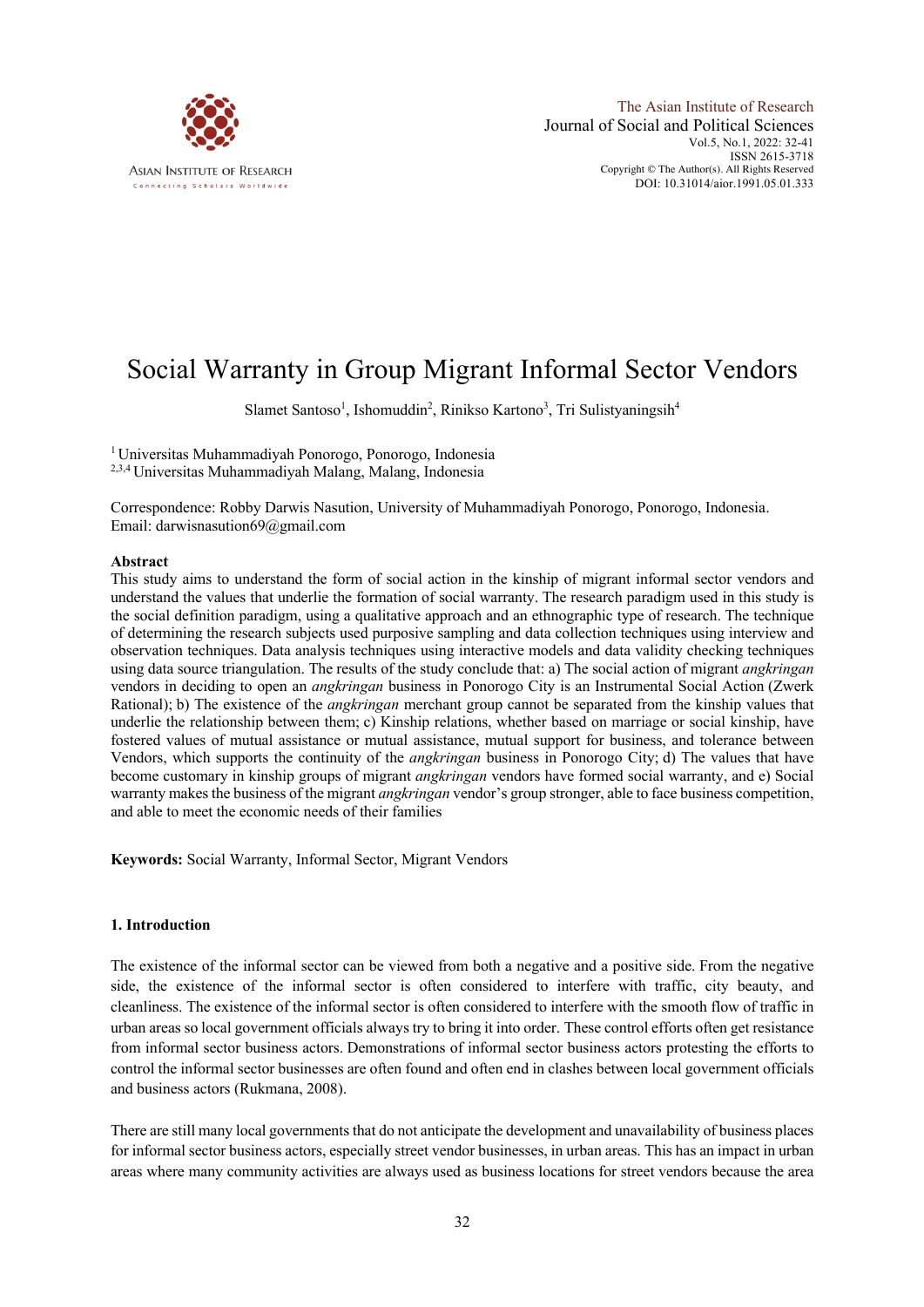is considered strategic for developing their business. Areas that are often considered strategic include residential areas, trade, offices, and other public facilities. Unorganized places of business with various physical forms and seem perfunctory are considered to disturb the beauty of urban areas that have been built with good and beautiful planning. The activity of street vendors in strategic areas, according to the local government, reduces the quality of the urban environment which should be neatly organized and kept clean (Maladi, 2014).

Seen from the positive side, the existence of the informal sector has turned out to be able to independently create a job, be able to absorb labor as an effort to reduce unemployment, and provide basic material needs for the community, especially the middle to lower economic class. In this case, the informal sector has been able to become a community economic savior that has been tested and has not been shaken by the impact of the economic crisis (Brata, 2010). The informal sector has proven to have been able to become one of the economic activities that grew in urban areas starting from the economic crisis in 1998. This is corroborated by Bappemas notes that during the economic crisis the role of the informal sector became important as an alternative to providing employment opportunities when development programs were still unable to employ in the formal sector (Dimas, 2008).

Apart from the negative and positive sides related to the existence of informal sector businesses, one interesting phenomenon to be studied in more depth is that informal sector businesses can develop and survive in the face of intense business competition in urban areas. The ability to survive cannot be separated from the kinship that exists between them in which there has been an attitude of mutual help and an attitude of helping each other.

In general, kinship relations start from the existence of ties of descent and marriage, but in the development of increasingly complex social life kinship is also intertwined because of the similarity of fate, the similarity of the area of origin, and the existence of social ties within a group. This kinship by Schneider (1984) is referred to as social kinship. What is very important about kinship is the effort to build harmony in kinship relations. This harmony cannot be separated from the attitude of cooperation, a sense of togetherness, and a sense of tolerance in sorrow and joy. This sense of mutual help and mutual assistance (often called cooperation) is closely related to their various social life activities (Koentjoroningrat, 2015).

A sense of wanting to help each other and a sense of togetherness in kinship relationships create a life of mutual help and this becomes the foundation for their survival. Through this life, human attitudes or behavior are manifested in carrying out their responsibilities in fostering relationships and continuity of life between people. A life of mutual help is based on an atmosphere of openness among others, trust in each other, and finally, a reciprocal relationship that is given and taken.

The habit of carrying out mutual assistance or cooperation in kinship relationships becomes very important and valuable for human life in building togetherness and a sense of sharing in facing various life problems. Thus, it can be seen that the helping behavior of the community is a manifestation of the personality identity contained in cultural forms, where every form of culture certainly has a function for the supporting community.

The relationship of kinship has a close relationship with survival, especially for business actors in overseas areas. Business actors in overseas areas or often called migrant vendors, often form groups based on kinship relationships and establish relationships that help and cooperate. According to Harahap (2011), this kinship turns out to have a big role for overseas business actors (migrant vendors) to get the opportunity to develop their economic businesses in their overseas areas.

#### **2. Method**

This study uses a social definition paradigm that emphasizes meaningful actions from individuals as long as their actions have subjective meaning or meaning for themselves and are directed to the actions of others. Weber defines social relations as the actions of several different actors insofar as those actions contain meaning and are linked and directed to the actions of others (Ritzer, 2004). While the type of research used is an ethnographic type, which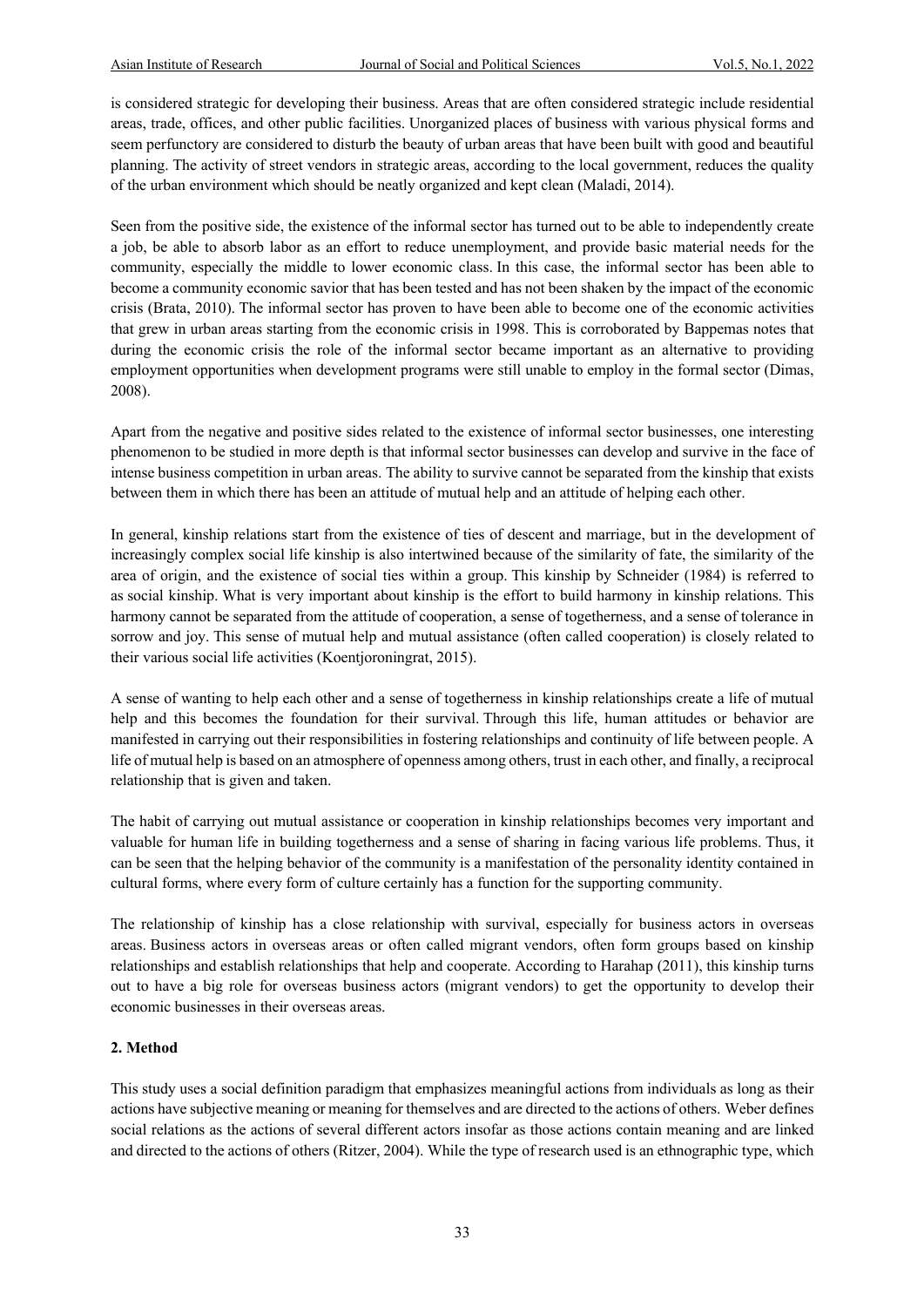is a type of qualitative research to investigate a cultural group in a natural environment over a long period in collecting primary data, observation data, and interview data (Creswell, 2010).

The location of this research is in Ponorogo which is one of the districts in the western part of East Java Province and is bordered by Central Java Province. The technique of determining informants uses purposive sampling, namely the researcher chooses deliberately and fully planning the individuals who are the research subjects and research locations so that they can assist researchers in understanding the problems studied (Creswell, 2010). Techniques for extracting data or information with in-depth interviews and observations. As for the data analysis technique using an interactive model (Miles, Hubermas, and Saldana, 2014) with triangulation of data sources as a technique for checking the validity of the data.

#### **3. Results**

Migrant *angkringan* vendors entered Ponorogo City after the 1999's (post-monetary crisis). They run their business from the afternoon until midnight using small kerosene-fueled lamps (Java: *thinthir lamps* or *teplok*). *Angkringan*  vendors in Ponororo City are migrant vendors from cities in Central Java Province, such as Jogjakarta, Surakarta, Sukoharjo, and Wonogiri. They run and develop their business not individually but form a group. An *angkringan*  merchant group is chaired by one vendor and has between two and six vendors as members.

The head of the *angkringan* merchant group, usually they call the boss, is an *angkringan* vendor who lives in a contact's house or owns a house in Ponorogo City with his family, owns his cart and makes his food, snacks, and drinks. Meanwhile, members of the *angkringan* merchant group are those who live in Ponorogo City, boarding houses or staying at the group leader's house, owning their cart or getting a loan from the group leader, and taking food, snacks, and drinks from the group leader. Nevertheless, both the chairman and members of the *angkringan* merchant group still received snacks from the community (especially Ponorogo City) in the form of crackers, mushroom satay, and several other snacks.

A brief description of the profiles of the informants of this research are as follows:

1. **Sandiyo**. An *angkringan* vendor from Bayat District, Klaten Regency, Central Java Province. Before opening a business in Ponorogo City, Sandiyo helped his uncle's *angkringan* stall business in Solo City from 1998 to 2000. Due to the high competition for *angkringan* stalls in Solo City and the impact of the monetary crisis, finally at the end of 2000 decided to look for business opportunities in other cities. and chose Ponorogo City to open his *angkringan* business. Before deciding to open a business in Ponorogo, Sandiyo conducted surveys and observations related to the habits of the people of Ponorogo City. According to him, the people of Ponorogo City have a habit of drinking coffee at night and almost every night the condition of the coffee shop in Ponorogo City is always crowded with buyers. The coffee shop in Ponorogo City is in the form of a permanent coffee shop, so according to Sandiyo, if there is an *angkringan* shop on the side of the road (roadside) it will be interesting and have the opportunity to develop.

Sandiyo started an *angkringan* business in Ponorog City starting in 2000 with the location of his *angkringan*  stall on Jalan Gajah Mada, east of Toko Gatutkoco. When he first opened an *angkringan* shop, the business was managed individually with the help of his wife, who made snacks, food, and drinks at the rented house on Jalan Sukarno Hatta Gang I (Jalan Aru). However, after his business developed and according to him there were good prospects, Sandiyo invited his relatives and neighbors to open an *angkringan* stall business in Ponorogo City.

The relatives and neighbors who were invited by Sandiyo to Ponorogo City immediately became members of the group of Sandiyo's angkringan stalls because they sold angkringan stalls by taking snacks, food, and drinks produced by the Sandino family. At the beginning of the business, Sandiyo still took care of the members of his group, that is, if they were not able to find a rented house or boarding house themselves, they were allowed to live together at Sandiyo's house and if they did not have an angkringan cart, they would borrow it because Sandiyo had five angkringan carts in his house. In addition, Sandiyo also sought permission from the owner of a shop or house whose front sidewalk will be occupied by his subordinates or members to open an angkringan stall business. Currently, Sandiyo can have his own house Jalan Dr. Sutomo Gang II Number 2 Ponorogo, and there are still two members living in the house.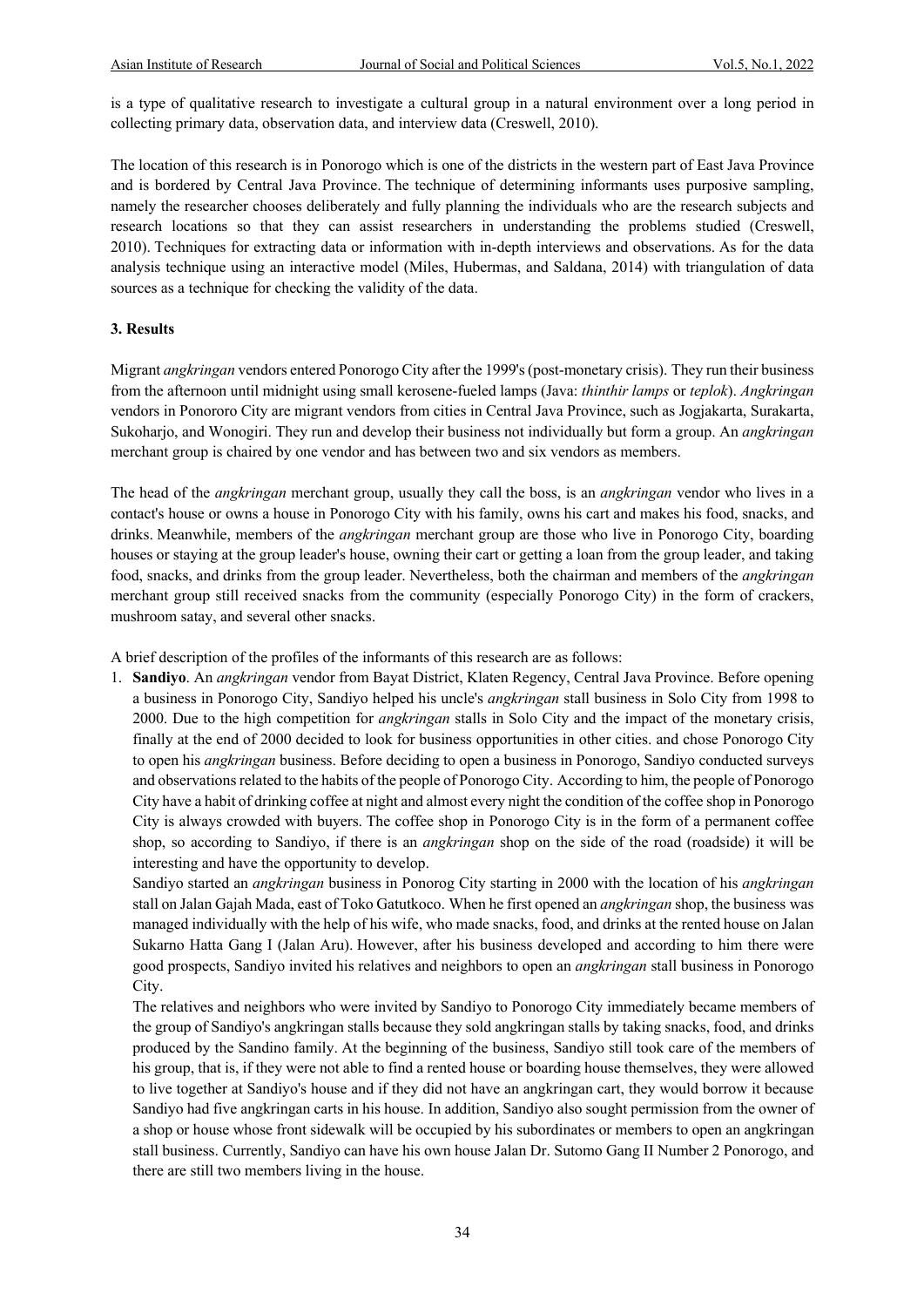2. **Winarno**. An angkringan vendor in Ponorogo City from Sukoharjo Regency, Central Java Province. Previously, Winarno was also an angkringan vendor in Sukoharjo Regency, but due to business conditions in the district, there were already many of the same Vendors and there were not many buyers, so he planned to move to another area. In 2001, Winarno decided to join his brother-in-law who had opened an angkringan stall business in Ponorogo City as well as to see business opportunities to open an angkringan stall as well. At the beginning of his entry into Ponorogo City, Winarno did not immediately open his own angkringan business but still helped his brother-in-law's angkringan shop business, and his brother-in-law still covered his housing and living needs. After about a month and convinced that there was a business opportunity, Winarno opened his angkringan shop on Jalan Diponegoro, south of the Tambakbayan intersection, but because his family had not yet come to Ponorogo City, snacks and food were still taken from his brother-in-law.

Over time, around early 2002, Winarno took his family to Ponorogo City to develop an angkringan stall business. Winarno decided to contact the house on Jalan Astrokoro Ponorogo so that his wife could make her snacks and food for her angkringan business, so that from then on, Winarno became an independent angkringan vendor. As with his brother-in-law, seeing the angkringan stall business opportunity that could still be developed in Ponorogo City, Winarno also began to invite his relatives and close neighbors to open an angkringan stall business in Ponorogo City. At the beginning of the angkringan stall business for its members, Winarno took care of the members first. The members, because they are not married, are allowed to stay at Winarno's house. Winarno still borrowed the angkringan cart before its members were able to make or own it themselves. The place or location for the angkringan stall business for its members was also sought by Winarno for permission to the party whose terrace or sidewalk is used by the business. Snacks and food and drinks are also taken from Winarno.

Currently, from his angkringan stall business, Winarno can buy his own house on Jalan Jula Juli Ponorogo (east of the house that was rented) and there is still one member from Sukoharjo who is still borne and lives at home. Members of the group that Winarno used to support and live in the same house have now rented out their own houses because they are already married.

3. **Slamet**. An angkringan vendor who comes from the city of Yogyakarta. Before opening an angkringan stall business in Ponorogo City, he had run a herbal medicine business in Semarang City, Central Java Province. However, because the condition of the herbal medicine business was not good, finally around 2004 the herbal medicine business went bankrupt. Despite experiencing business bankruptcy, Slamet never gave up and tried to open a new business. One of the possible businesses to run is the angkringan business because the angkringan business has been occupied by his wife's family for many years. Initially, Slamet planned to open a business in Yogyakarta, but because there were already many angkringan businesses in the city and they had spread to various places, he planned to open an angkringan business in other cities. Based on the results of information obtained from his neighbors that in Ponorogo City there are still opportunities to open an angkringan business, Slamet finally came to Ponorogo City to observe and see angkringan business opportunities. Finally around 2004, Slamet decided to open an angkringan business in Ponorogo with a business location on Jalan Soekarno Hatta (in front of California Karaoke).

Initially opening an angkringan business in Ponorogo City, Slamet was still a boarding house, but along with the rapid development of the business, Slamet was finally able to build a house in the Jengglong area where he and his family lived. In that house, apart from his family, Slamet is also willing to take care of members of his group who cannot afford their own boarding house and no rent is charged for these members. Apart from providing housing, Slamet also provides angkringan carts for group members who are not yet able to make their carts.

4. **Rianto**. An angkringan vendor from Sukoharjo City, Central Java Province. In Ponorogo City, he became a member of the Winarno group. Before opening an angkringan stall business in Ponorogo City, he had opened a fried rice business in Makassar. However, because the cost of living overseas was large and his business was very competitive, he finally returned to Java and decided to help the Angkringan Winarno business in Ponorogo City. After knowing the condition of Ponorogo and also the many opportunities to develop his Angkringan business, starting in 2004 he opened his own angkringan stall business and remains a member of Winarno's angkringan group.

When he helped Winarno's angkringan stall and initially opened his own angkringan business, because he was not able to rent his own house or boarding house, Rianto still lived at Winarno's house every day. At the house, he was not charged a rental fee, but when selling angkringan stalls he took food and snacks made by the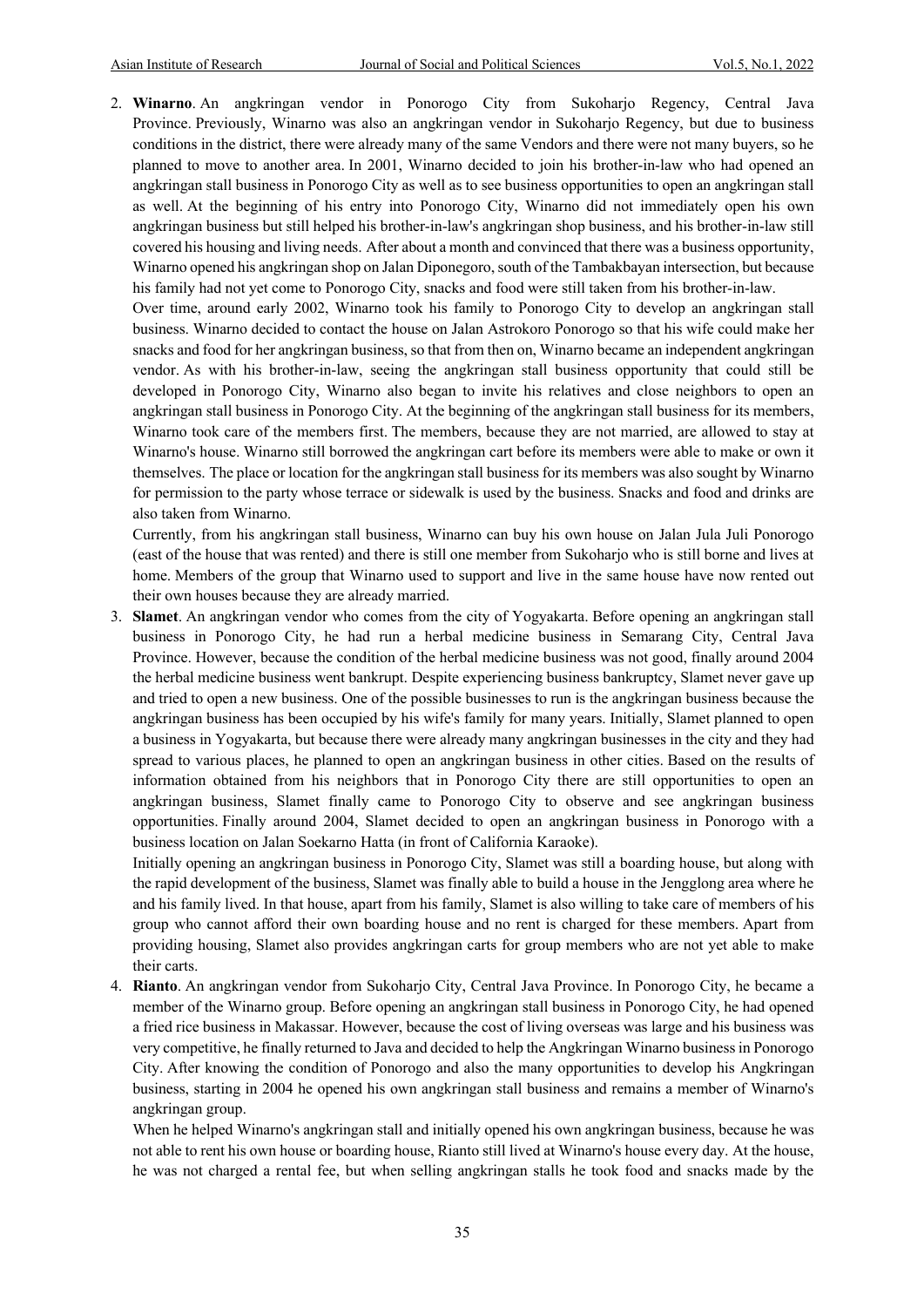Winarno family. Likewise with the angkringan cart, initially he got a loan from Winarno and was not charged a cart rental fee, but after having sufficient funds he finally made his angkringan cart and returned the old cart to Winarno to be rented out to other Vendors in need. Regarding the angkringan stall business, Rianto also received assistance from Winarno, namely choosing a strategic place and helping to find a permit to occupy the chosen location. Until now, the location of Rianto's angkringan stall business has not moved because it is widely known by the public as the Jabrik angkringan on Jalan Juanda.

5. **Agus Wahyudi**. An angkringan vendor in Ponorogo City from Wonogiri Regency, Central Java Province. Agus already has experience opening an angkringan stall business with his friends in Malang City. After some time, according to him, he had enough experience in opening an angkringan business, Agus decided to start his own angkringan business. Because in his native area, Wonogiri, there were many angkringan stalls, he tried to enter Ponorogo City. When looking around Ponorogo City and hanging out at Sandiyo's angkringan stalls, he got a lot of input about the business opportunities of angkringan stalls in Ponorogo City. Finally around 2001, Agus started to open an angkringan stall in Ponorogo City and became a member of Sandiyo's angkringan group.

Initially choosing and determining the location of the angkringan business, Agus was greatly assisted by Sandiyo in finding a strategic location and seeking permission from the party whose front yard or front porch was occupied, namely on Jl. Soekarno Hatta Ponorogo. As for the carts and equipment for the angkringan business, because Agus already has the experience and own capital, he already has a cart and equipment to run an angkringan business in Ponorogo City, but for snacks and food, he took from Sandiyo.

- 6. **Tanto**. An angkringan vendor in Ponorogo City from Bayat, Klaten Regency, Central Java Province. Before opening an angkringan business in Ponorogo City, he had opened an angkringan in Yogyakarta City and lived with his uncle's family. During the time he opened the angkringan business in the city of Yogyakarta, he often felt reluctant to live at his uncle's house and had the desire to open a business in another city. When Tanto returned home, he met Sandiyo, who was a close neighbor and also a close relative. Tanto received a lot of information from Sandiyo about the opportunity to develop an angkringan business in Ponorogo City, which is still very open. Finally, in 2000, Tanto decided to open a business in Ponorogo City, but at first, he still helped Sandiyo's angkringan business while looking at business opportunities, especially choosing a strategic location for his business. When he was still helping at Sandiyo's angkringan, Tanto was covered for daily living and lived at Sandiyo's house. After several months and have found a strategic location for his angkringan business and also getting help choosing a location and permission to occupy the location by Sandiyo, Tanto finally opened his own angkringan business on Jalan Sultan Agung in front of the Joglo Restaurant and he also chose a boarding house near his business location. Although Tanto opened his own angkringan business, for the snacks and food served, he took it from Sandiyo as the leader of the angkringan group.
- 7. **Yusnito**. An angkringan vendor in Ponorogo City from Purwantoro, Wonogiri Regency, Central Java Province. In Ponorogo City, Yusnito's angkringan business has been a member of Slamet's angkringan group from the start. Before opening an angkringan business in Ponorogo City, Yusnito had worked as a snack salesperson in Purwantoro, but because he felt bored and had the desire to have a small business that could provide daily income, he finally decided to change jobs. When Yusnito was walking in Ponorogo City and stopped at Slamet's angkringan, he got a lot of information about the angkringan business opportunities in Ponorogo City. In addition, Slamet is also ready to help if Yusnito wants to join his angkringan group, either in finding and choosing a strategic selling location, seeking permits, or helping with carts and angkringan equipment. Finally, after being convinced, Yusnito started an angkringan business in Ponorogo City in 2007 and Slamet chose the business location on Jl. Raya Ponorogo-Wonogiri (Tambakbayan) Ponorogo.

The social action of migrant angkringan vendors who decide to open an angkringan business in Ponorogo City is an instrumental social action (*Zwerk Rational*) (Johnson, 1994; Ritzer, 2004). They take action with careful consideration or choose steps to maintain their lives based on rational choices that are directly related to the goals to be achieved. This social action is an action that has the highest rationality because the choice of action to be taken to achieve the stated goals has been through the results of careful and reasonable thought or consideration.

This instrumental social action as conveyed by the informant as follows: Sandiyo said that: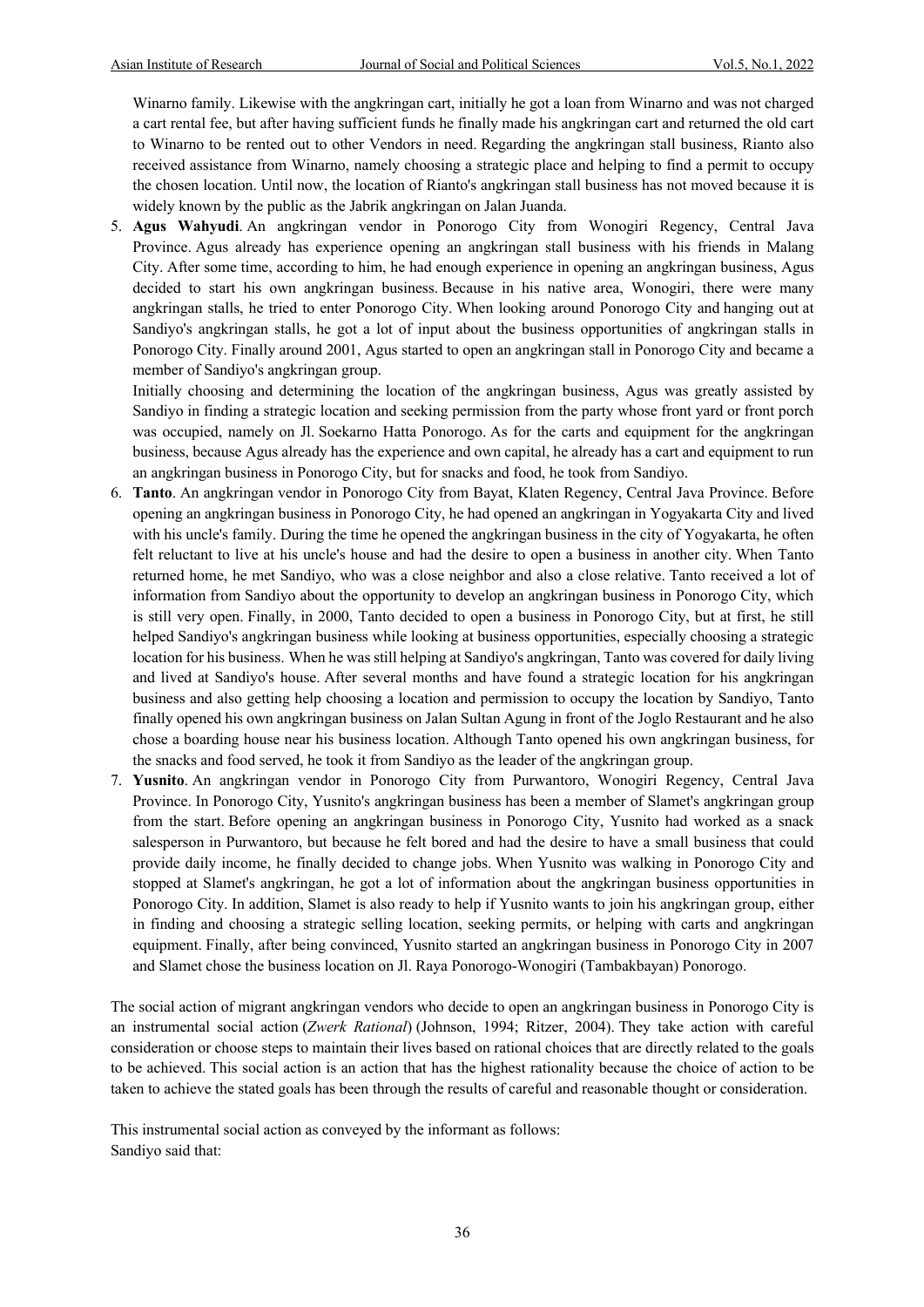"… previously I had been an angkringan vendor in Solo and it had been about four years. Because there are so many angkringan vendors in Solo and many competitors, I decided to move. In Ponorogo I did not immediately open a business, but I first observed the situation. If I see that the people of Ponorogo love to hang out at night, it is evident that the coffee shops in Ponorogo are very popular. Finally, I decided to open a business in Ponorogo ..."

Winarno said that:

"... I once opened an angkringan business in Solo... In the city of Solo, there are so many angkringan businesses and it is difficult to develop them. I received information from my sister-in-law, who has opened an angkringan business in Ponorogo city on Jalan Urip Sumoharjo in front of DKT, that in Ponorogo city there are still not many angkringan businesses and their businesses are selling well. After consulting with my wife, starting in 2002, I moved my business to the city of Ponorogo…"

#### Slamet said that:

"... I once opened a herbal medicine business in the city of Semarang... Due to the bankruptcy of my previous business (herbal medicine business), I kept trying to find business opportunities. The closest business opportunity to me is the angkringan business because the angkringan business is a business that my wife's family has been doing for years. Since the angkringan businesses in Yogyakarta and the surrounding cities were full, I looked for other cities that would allow the angkringan business to develop. In 2004 I finally chose the city of Ponorogo as the location of my business because that year several angkringan businesses could develop well…"

#### Rianto said that:

"... once selling fried rice in Makassar... Due to the high cost of living overseas and for the businesses of many competitors, I finally went home and joined my brother (Winarno) in the angkringan business in Ponorogo. Because I already know the condition of Ponorogo and there are still many opportunities to develop an angkringan business, in 2004 I opened my own angkringan business…"

#### Agus Wahyudi said that:

"... once joined my friend's angkringan business in Malang... I want to open my own angkringan business. When I was hanging out in Ponorogo, at that time at Sandiyo 's angkringan, after chatting with familiar and long-term friends, I was finally interested in joining Sandiyo's group to open an angkringan business in Ponorogo. I started to open an angkringan business in Ponorogo in 2001…"

#### Tanto said that:

"... previously I had opened an angkringan business in Yogyakarta and there I lived with my uncle ... Because the angkringan business in Yogyakarta had many competitors and my uncle's family (his wife and children) also lived in Yogyakarta, I became reluctant to live with them. When I returned to Bayat Klaten, I was offered by Sandiyo, a neighbor of the village (still a close relative) who had opened an angkringan stall business in Ponorogo city, to join the angkringan business to Ponorogo city. Finally around 2000 I went with Sandiyo to the city of Ponorogo. The first time I still came and helped Sandiyo. After several months and getting to know the conditions in the city of Ponorogo, I wanted to open my own angkringan business and this desire was supported by Sandiyo…"

Yusnito said that:

"…before the angkringan business, I worked as a snack salesperson in Purwantoro…because the income I earned was not appropriate or insufficient. I want to have a trading business even if it is small, have a permanent place, and earn daily income. When I met Slamet, I was offered to join his group of angkringan stalls, and finally, in 2007 I started an angkringan stall business in Ponorogo…"

Migrant Vendors who engage in angkringan business in Ponorogo City, do not operate individually or separately from one another, but they form a group. An angkringan group, usually chaired by an angkringan merchant, has several angkringan vendors members. The group leader is a well-established angkringan vendor, who already has his own house in Ponorogo City, makes his food and snacks, and owns several angkringan carts. Meanwhile, the members are those who take food and snacks from the group leader, sometimes use the group leader's angkringan cart, and sometimes stay at home or stay at the group leader's house.

Efforts to develop angkringan business in groups from these migrant vendors cannot be separated from the kinship values that underlie their relationship. These values include the habit of helping each other or helping each other,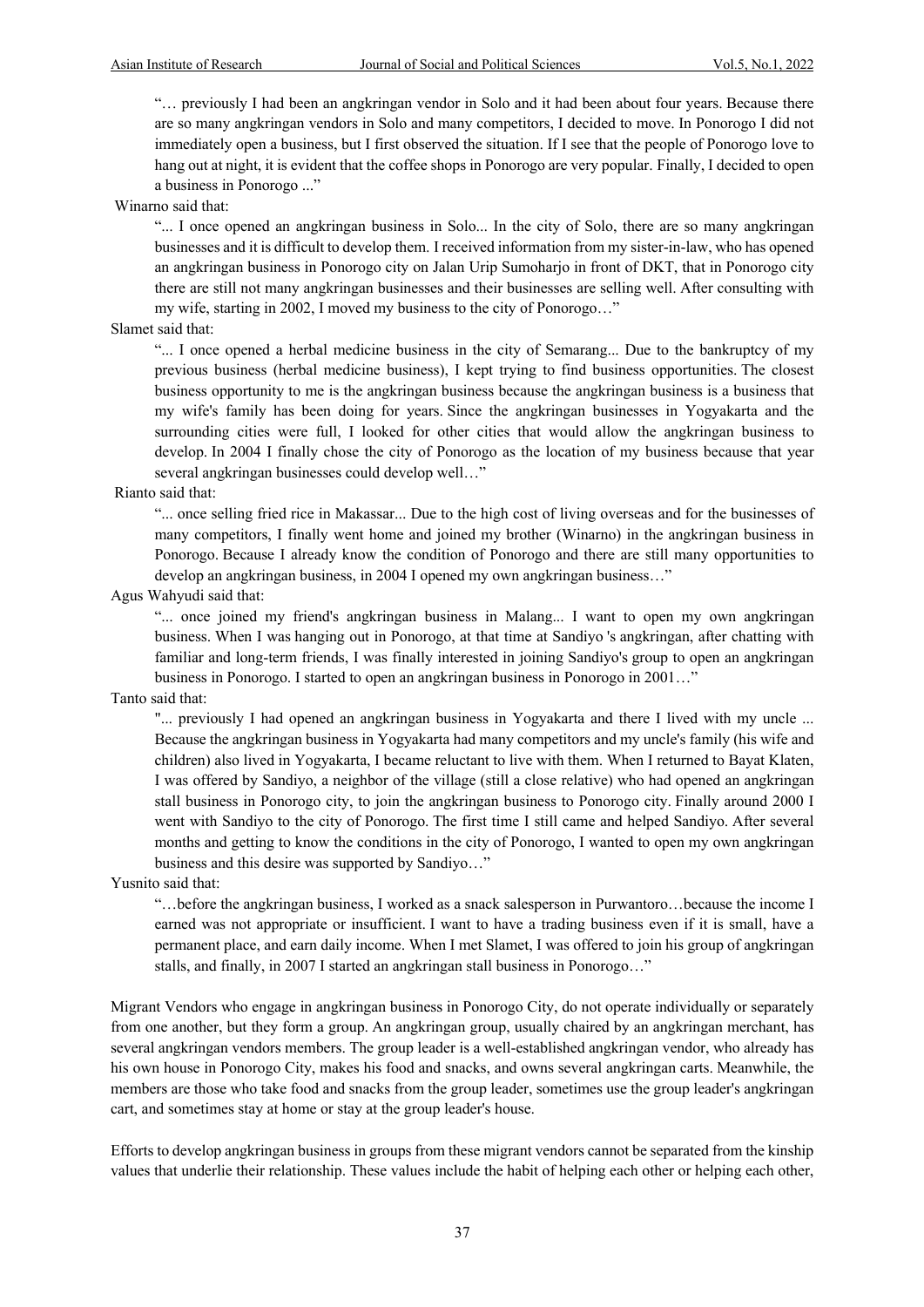supporting each other's efforts, and developing the value of tolerance between them. The head of the angkringan merchant group has a big role in helping from the start of opening a business to the running of the angkringan business for his group members. Assistance in the form of providing information and at the same time ensuring that there are angkringan business opportunities that are still wide open and choosing a strategic business location as well as seeking permission for home or shop owners to occupy the angkringan business in front of their homes or shops for new group members.

Assistance in the form of information, choosing locations along with permits, and capital assistance in groups of migrant angkringan vendors can be described as follows:

Sandiyo said that:

"... I also help find the location of a place to sell and at the same time seek permission from the owner of a house or shop whose front yard can be occupied for angkringan. I did all that because if my group members sold well, it would also affect my business. So mutual need and mutual benefit ... I and my group members always have a family relationship, because I remember that my members are from the same area, my neighbors and relatives. I help each other, for example, members of my group can live in my house and are not charged, I also help with capital for members who cannot afford…"

#### Winarno said that:

"... I always try to establish good and family relationships with members of my group... For example, until now I don't charge those who live in my house in Ponorogo but when they sell they take snacks from my wife. I also have a cart run by someone else and he also takes snacks from my wife. For the first two months or so, I didn't dare to withdraw my cart rental fee because the business was still not busy. And now that it's grown I'm pulling a cart rental of IDR 3,000 a day…"

#### Slamet said that:

"… I establish relationships with my subordinates based on trust. I will always help my subordinates if they have difficulty and tell me, for example, problems with business capital, location and at the same time permits to open a business, as well as financial problems…"

Rianto said that:

"… I finally went home and went with my brother (Winarno) who already had an angkringan business in Ponorogo. Because I already know the condition of Ponorogo and there are still many opportunities to develop an angkringan business, in 2004 I opened my own angkringan business, but for snacks and food I took from Mr. Winarno as the group leader ... the cart I made myself, it cost around IDR 1,000,000 more ... because I am with Winarno and my family, we are often helped when we are in trouble..."

#### Agus Wahyudi said that:

"... When I was hanging out and hanging out in Ponorogo, at that time at Sandiyo's angkringan, after chatting with rap for a long time, I finally became interested in joining Sandiyo's group to open an angkringan business in Ponorogo. I started to open an angkringan business in Ponorogo in 2001 ... because I am a subordinate of Sandiyo, I take my snacks and food from Sandiyo, but for the cart, I make my own ... Mutual respect and feel like family. The group leader often assists when there is a business problem…"

#### Tanto said that:

"... when I returned to Bayat Klaten, I was offered by Sandiyo, a neighbor of a village (still a close relative) who had opened an angkringan shop business in Ponorogo city... The first time I was still there and helped Sandiyo. After a few months and getting to know the conditions in the city of Ponorogo, I wanted to open my own angkringan business and this desire was supported by Sandiyo, even though I was looking for a place and at the same time permission to the person who had the yard that I would live in ... snacks and food I took from Sandiyo (Group Leader). If I make my angkringan cart, it costs around IDR 1,250,000… I am allowed to live at Sandiyo's house. Apart from me, at Sandiyo's house, there are also group members who have not been able to rent their own house…"

#### Yusnito said that:

"… When I met Slamet, I was offered to join his group of angkringan stalls, and finally in 2007, I started an angkringan stall business in Ponorogo… I took snacks and food from Slamet plus some people entrusted them. As for the cart, I rented it from Slamet for IDR 3,000 per day … if I convey the problem of the angkringan business, it will be helped to solve ..."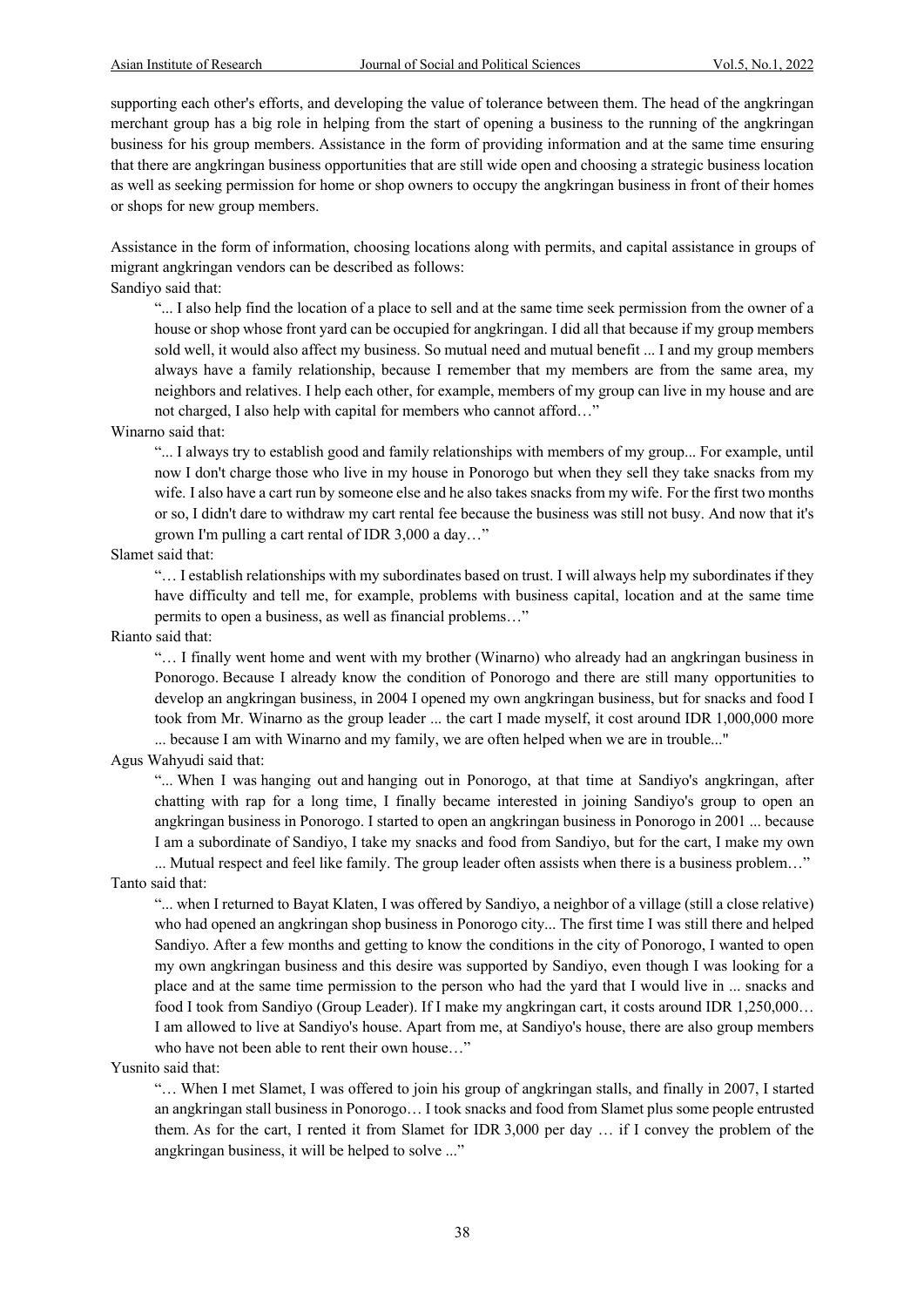#### **4. Discussion**

Angkringan vendors are one type of street vendor business that has spread widely in the center of Ponorogo City. They are not natives of Ponorogo but are migrants from cities outside Ponorogo Regency or are called migrant vendors. Although the angkringan business has spread on the sidewalks of the main street in the center of Ponorogo City, the vendors are not separated individually but form groups. A group of migrant angkringan vendors is chaired by one of the vendors and has several group members who usually still have kinship relations.

Awareness to form a group of migrant angkringan vendors is important for them because they must be able to work together, help each other or help each other, and support each other to smooth business so that existing angkringan businesses can continue to survive, be able to face competition, and provide good results. for his family's economy. The migrant angkringan vendors do not directly open an angkringan business when they enter Ponorogo City. They got various information about angkringan business opportunities in Ponorogo City, both from relatives in the area of origin and the results of brief discussions with migrant angkringan vendors who have been in business for a long time in Ponorogo City. They make real observations in the field and at the same time work together to find a strategic location for their business. According to Weber's Social Action Theory, the social actions taken by migrant angkringan vendors to open a business in Ponorogo City are called Instrumental Social Actions (*Zwerk Rational*) (Johnson, 1994; Ritzer, 2004), because they have carefully considered all their actions based on real observations and various rationally acceptable ways to achieve the goal of improving the family's economic condition through their angkringan business.

The existence of a group of migrant angkringan vendors has its value in maintaining the continuity of their business in Ponorogo City. Kinship relations, whether based on marriage or social kinship (Schneider, 1984), have fostered the values of helping each other or helping each other, supporting each other's business, and tolerance between vendors. These values have been understood and implemented by them, thus making a habit that supports the continuity of the angkringan business in Ponorogo City.

Ahead of a group of angkringan vendors consciously provides information on angkringan business opportunities that are still open in Ponorogo City to his relatives and is willing to have discussions about these business opportunities. Efforts to convince his relatives to participate in opening the angkringan business were carried out by inviting them to see and observe firsthand the condition of the existing angkringan business opportunities. During the process of observing real conditions in the field, the group leader provides assistance in the form of warranty or covers the daily life of the relative, is allowed to live in the same house with the group leader's family, and looks for a strategic business location as well as seeking permission to open a business in that location.

A person who is convinced and decides to open an angkringan business in Ponorogo City, based on the results of the location chosen by the group leader, of course, requires capital to start a business. The conditions for new angkringan vendors are of course not the same. If they have the capital, they can make their angkringan carts and prepare the necessary equipment. However, if they do not have sufficient capital, so that they can remain confident in starting an angkringan business, the group leader provides an angkringan cart for use by the new vendors who have become members of the group. Likewise with housing problems, usually for the initial conditions to start their business they stay at home with the group leader's house. Those who are still living or can live in their own boarding house continue to run the angkringan business while still taking snacks and food made by the family of the group leader.

The values that have become a habit in kinship groups of migrant angkringan vendors, both in the form of awareness of providing information on business opportunities, choosing strategic locations and permits to occupy, *taking* on business capital (angkringan carts), or bearing the place of residence, are forms of social action in the relationship. kinship group angkringan vendors. The social action from the group leader to the members of the group is aimed at fostering confidence in the members about the prospects of the angkringan business they are running. The values that they have built and applied in these social actions have formed a social warranty.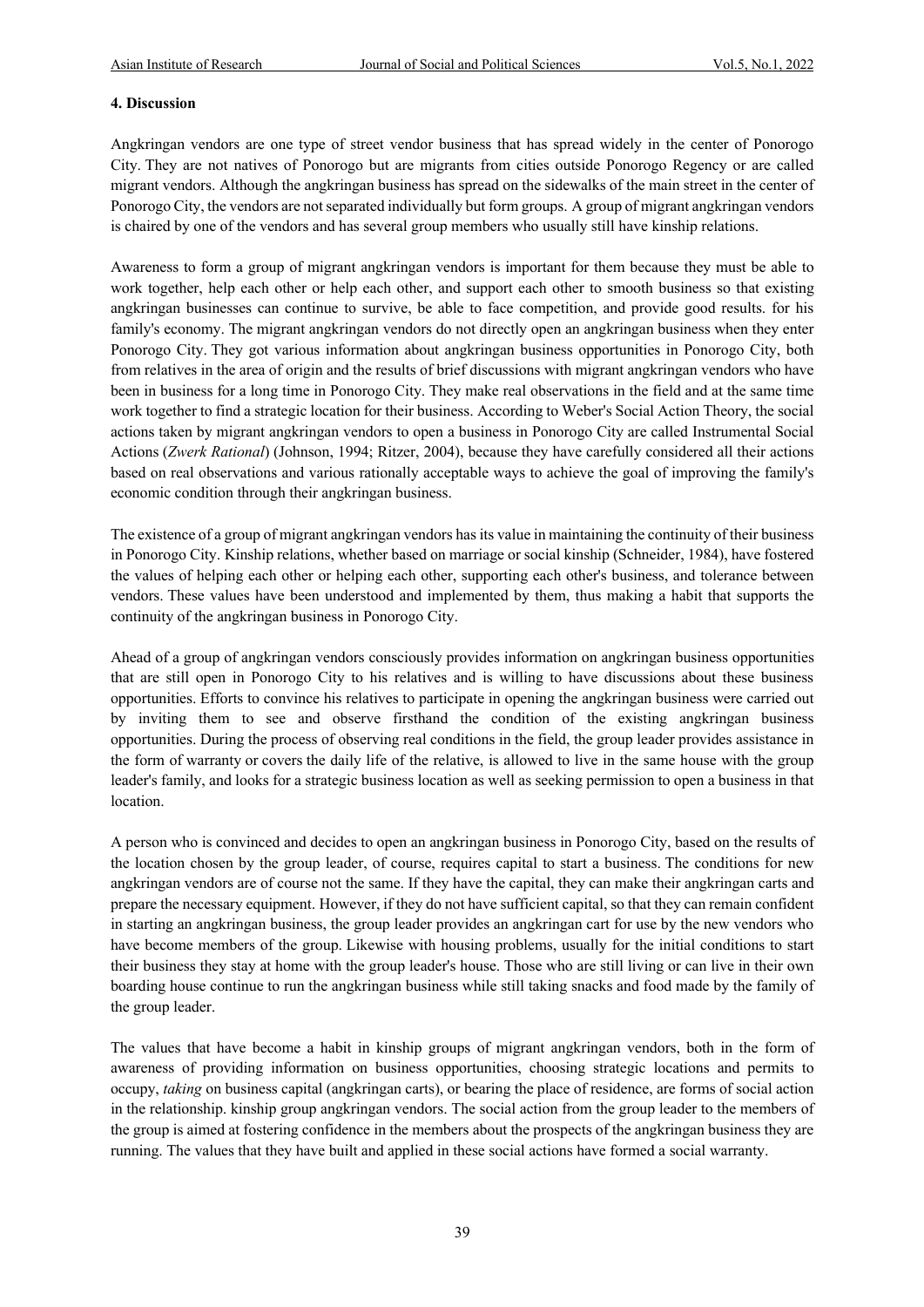A social warranty is a form of warranty or coverage that is manifested in a group of migrant angkringan vendors who have given confidence to members of the angkringan group in running an angkringan business in Ponorogo City. This social warranty does not only manifest at the beginning of starting a business for the members of the angkringan group, starting from the awareness of providing information on business opportunities, finding and choosing strategic business locations along with business placement permits, providing angkringan carts, to providing housing. The social warranty also grows when they run a business, namely, they can still run a business even though the group leader who usually makes snacks and food is home from campus. At that time they were still allowed to take snacks and food from other groups, and usually groups from the same area.

#### **5. Conclusion**

Based on the results of the research and discussion described above, the conclusions of the research results can be described as follows:

- 1. The social action of migrant angkringan vendors in deciding to open an angkringan business in Ponorogo City is an Instrumental Social Action (*Zwerk Rational*). Social action is an action that has the highest rationality because the choice of action to be taken to achieve the stated goals has been through the results of careful and reasonable thought or consideration.
- 2. Migrant angkringan vendors run their business in Ponorogo City, not individually or separately from one another, but they form a group. The existence of the angkringan merchant group cannot be separated from the kinship values that underlie the relationship between them.
- 3. The existence of a group of migrant angkringan vendors has its values to maintain the continuity of their business in Ponorogo City. Kinship relations, whether based on marriage or social kinship, have fostered the values of helping each other or helping each other, supporting each other's business, and tolerance between vendors. These values have been understood and implemented by them, thus making a habit that supports the continuity of the angkringan business in Ponorogo City.
- 4. The values that have become customary in kinship groups of migrant angkringan vendors have formed a social warranty, in the form of warranty or coverages that have given confidence to members of the angkringan group in running the angkringan business in Ponorogo City.
- 5. Social warranty can give confidence to every member of the angkringan group in running an angkringan business in Ponorogo City. The existence of a social warranty makes the business of the migrant angkringan merchant group stronger, able to face business competition, and able to meet the economic needs of their families.

#### **References**

- Brata, Aloysius G., (2010). Vulnerability of Urban Informal Sector: Street Vendors In Yogyakarta, Indonesia*. Theoretical and Empirical Researches in Urban Management*, No. 5 (14) 47 – 58.
- Creswell, John W., (2010). *Research Design: Pendekatan Kualitatif, Kuantitatif, dan Mixed* [Research Design: Qualitative, Quantitive and Mixed Method]. Printing I, Translated: Achmad Fawaid, Yogyakarta: Pustaka Pelajar.
- Dimas, Harlan, (2008). *Street Vendors: Urban Problem and Economic Potential.* Working Paper in Economics and Development Studies *(WoPEDS)*. Department of Economics, Padjajaran University available at: http://www.equitablepolicy.org/wpaper/200803, accessed on 16 October 2016.
- Harahap, Hottob. (2011). Peranan Kekerabatan sebagai Adaptasi Ekonomi bagi Masyarakat Perantau Padang Lawas Utara di Kota Medan [Role of kinship as an economical adaptation for nomad societies of Padang Lawas Utara in the City of Medan]. *Jurnal Ilmu Sosial Perspektif*. Volume 4, Nomor 1, April 2011.
- Johnson , Doyle P., (1994). *Teori Sosiologi Klasik dan Modern* [Classic and modern sociological theory]. Translated by Robert MZ Lawang, Jakarta: PT. Gramadia Pustaka Utama.
- Koentjaraningrat. (2015). *Kebudayaan Mentalitas dan Pembangunan* [Mentality culture and development]. Jakarta: Penerbit PT Gramedia Pustaka Utama.
- Maladi I., Agus, (2014). Stretagi Adaptasi PKL Kota Semarang: Kajian tentang Tindakan Sosial [PKL adaptation strategy in Semarang: Discourse on social action]. *Jurnal Komunitas*, 6 (1) (2014): 70-90, Universitas Negeri Semarang.